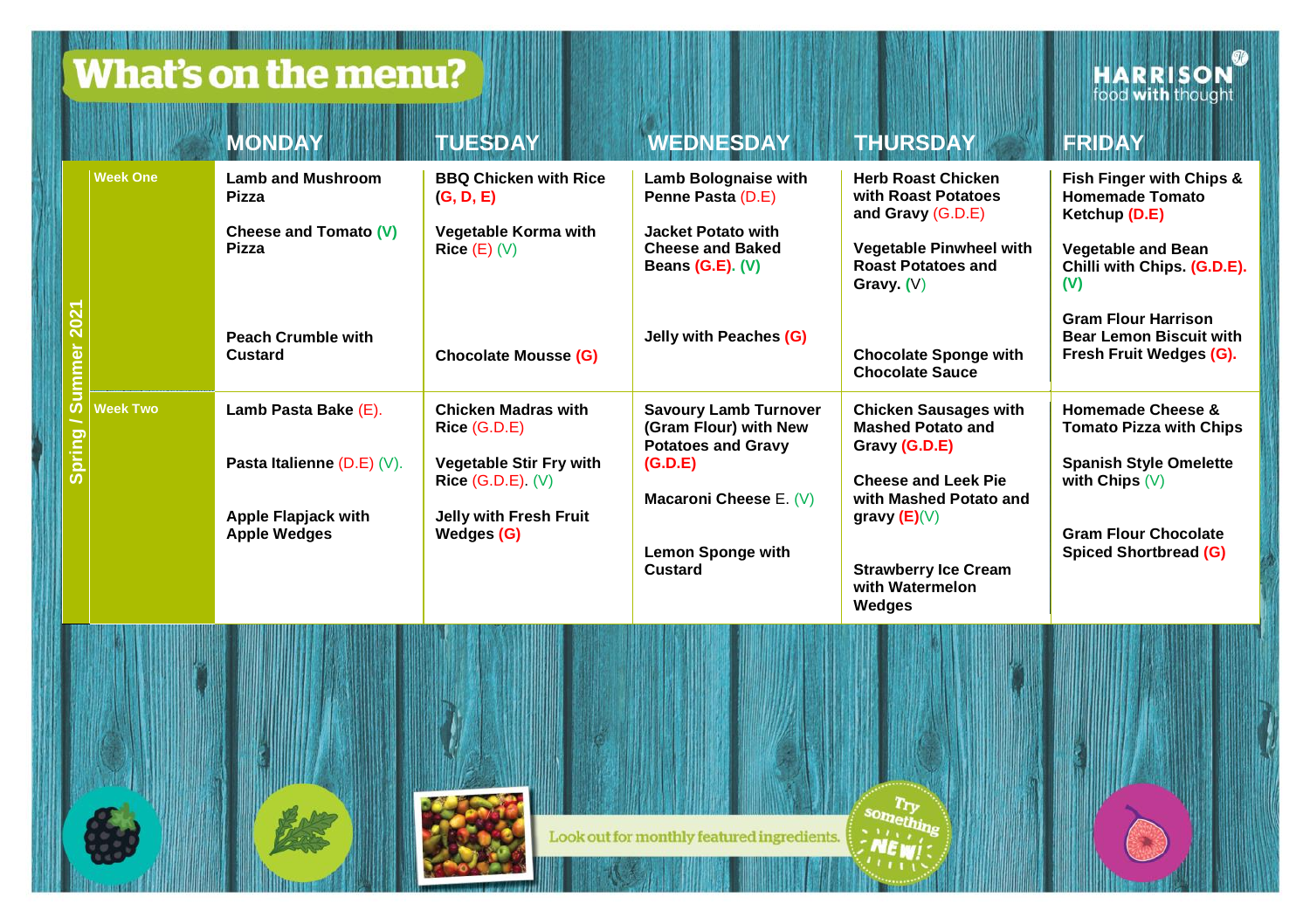|                   | <b>Harrison Catering Services</b><br>THE TIME TO BE THE TIME OF THE BURGLES                                                                                  |                                                                                                                                                                      |                                                                                                          |                                                                                                                                                                    | <b>HARRISON</b>                                                                                       |
|-------------------|--------------------------------------------------------------------------------------------------------------------------------------------------------------|----------------------------------------------------------------------------------------------------------------------------------------------------------------------|----------------------------------------------------------------------------------------------------------|--------------------------------------------------------------------------------------------------------------------------------------------------------------------|-------------------------------------------------------------------------------------------------------|
| <b>Week Three</b> | Jacket Potato with Mild<br>Lamb Chilli or Jacket<br><b>Potato with Baked Beans</b><br>and Cheese (G.E)<br>Jacket Potato with<br><b>Salmon and Mayonnaise</b> | <b>Chicken and Sweetcorn</b><br><b>Pie with Mashed Potato</b><br>and Gravy<br><b>Gram Flour Vegetable</b><br><b>Turnover with Mashed</b><br>Potato and Gravy (G) (V) | Lamb Lasagne with<br><b>Homemade Herb Bread</b><br><b>Sweet Potato Stir with</b><br>Rice $(G.D.E)$ $(V)$ | <b>Roast Chicken with</b><br><b>Roast Potatoes and</b><br>Gravy (G.D.E)<br><b>Butternut Squash and</b><br><b>Red Pepper Loaf with</b><br><b>Roast Potatoes and</b> | <b>Breaded Fish with Chips</b><br><b>Bean Pattie With Chips</b><br>and Tomato Sauce.<br>$(G.D.E)$ (V) |
|                   | $(G)$ $(V)$<br>Apple Sponge with<br>Custard                                                                                                                  | <b>Wholemeal Orange</b><br>Shortbread with Orange<br>Wedges                                                                                                          | Jelly<br>with Fresh Fruit<br>Wedges'(G)                                                                  | Gravy $(G.D)$ $(V)$<br><b>Carrot cake with Custard</b>                                                                                                             | <b>Oatmeal Cookie with</b><br><b>Fruit Wedges</b>                                                     |

**Available daily:** Seasonal Vegetables, Salad Bar, Fresh Homemade Bread, Fresh Fruit Platter, Yoghurt (G – Gluten free, D- Dairy free, E- Egg free, V- Vegetarian)